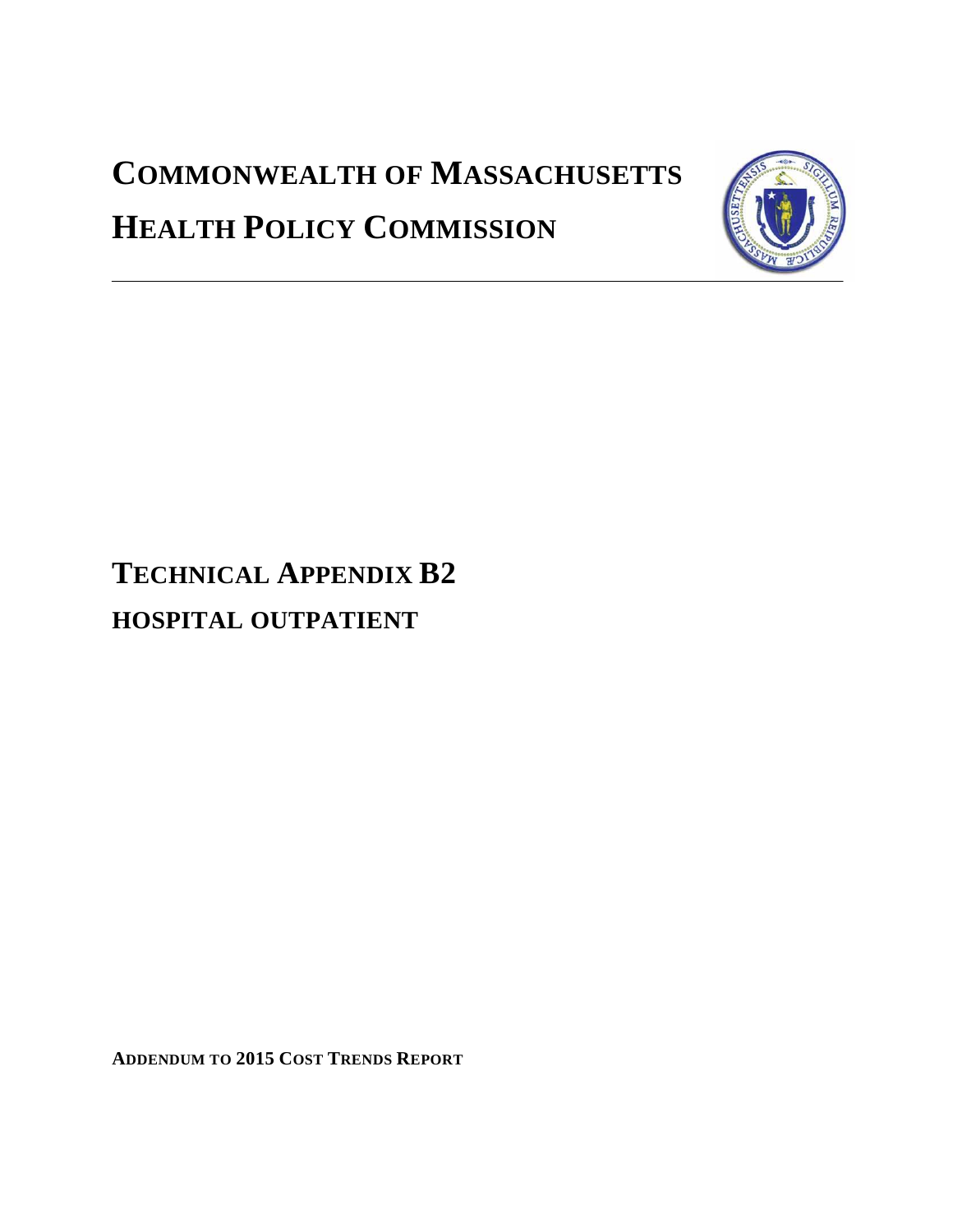# **Table of Contents**

| 3 Spending per procedure between hospital outpatient and non-hospital settings |
|--------------------------------------------------------------------------------|
|                                                                                |
|                                                                                |
|                                                                                |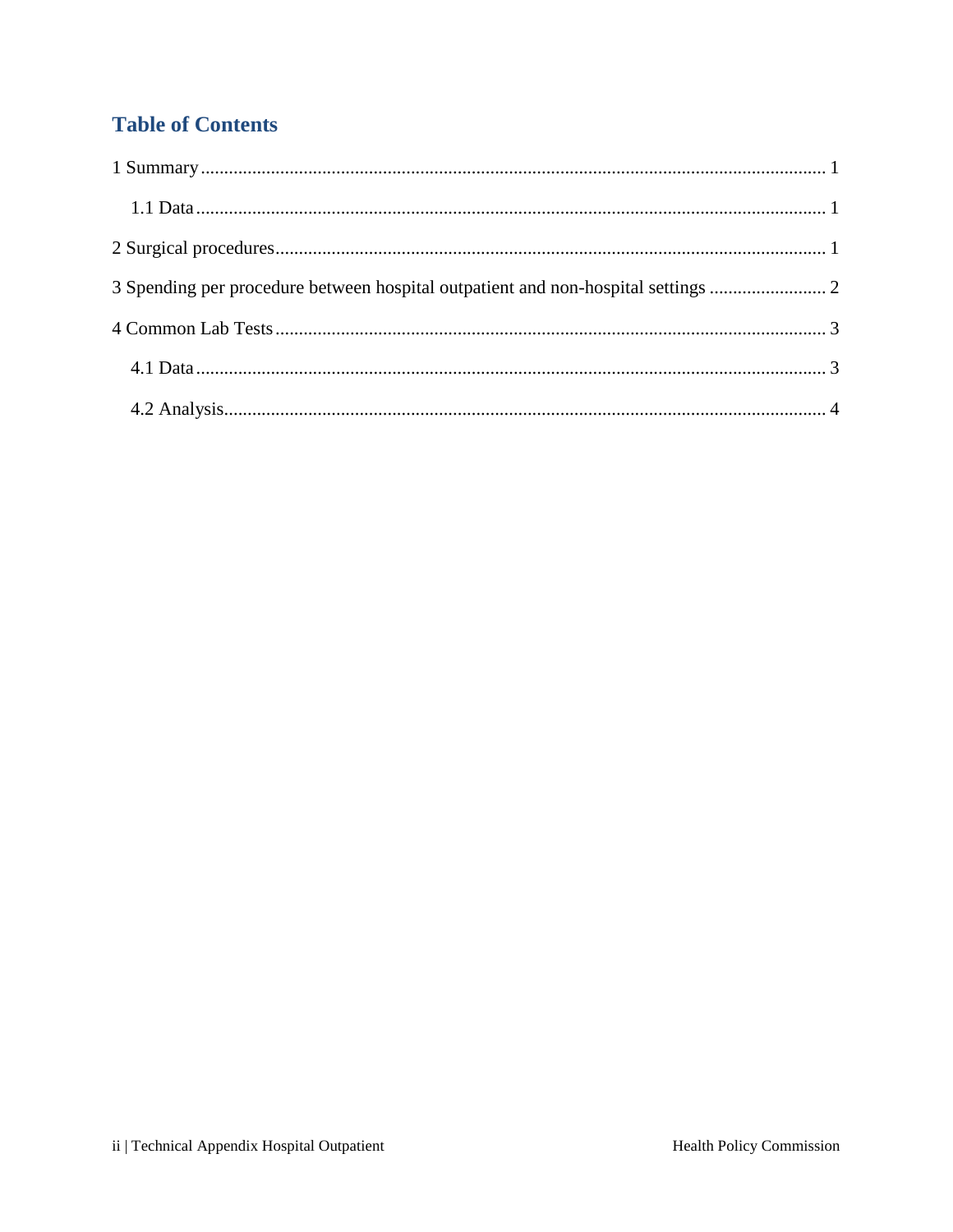### <span id="page-2-0"></span>**1 Summary**

This section describes the Health Policy Commission's (HPC) approach to measuring hospital outpatient spending in Massachusetts.

### <span id="page-2-1"></span>**1.1 Data**

We used the Massachusetts All Payer Claims Database (APCD) for calendar years 2011-2013 for our analysis. Our sample included data from the three major commercial payers, Blue Cross Blue Shield, Harvard Pilgrim Health Plan, and Tufts Health Plan. Expenditures do not capture pharmacy costs or payments outside the claims system.

## <span id="page-2-2"></span>**2 Surgical procedures**

The goal of the surgical cross-over exhibits was to identify total volume, spending, price per procedure, and differences in cost across settings of care for procedures that can be performed either in hospital inpatient or hospital outpatient settings. The five major cross-over procedures were identified as the highest-volume procedures billed by surgeons in 2013 where at least 10 percent of the surgeries occurred at an inpatient hospital and at least 10 percent occurred in a hospital outpatient setting. Total spending includes insurer and enrollee payments for the facility portion of the surgical procedure; the physician portion billed on a separate professional claim is not included. Inpatient procedure costs include the hospital payment for the entire stay associated with the surgery. Outpatient procedure costs include the hospital payment for all lines on the outpatient claim for the surgery. The five procedures are laparoscopic cholecystectomy (CPT procedure code 47562 for outpatient surgeries and ICD-9 procedure code 5123 for inpatient surgeries), laparoscopic appendectomy (CPT 44970 and ICD-9 procedure code 4701), arthrodesis (CPT 22845 and 22551; and ICD-9 procedure code 8102), laparoscopic total hysterectomy (CPT 58570, 58571, 58572, and 58573; and ICD-9 procedure code 6841), and laparoscopic vaginal hysterectomy (CPT 58552, 58553, and 58554; and ICD-9 procedure code 6841).

|                       |            | 2011     | 2013     |  |
|-----------------------|------------|----------|----------|--|
| Volume                | Inpatient  | 3,800    | 2,167    |  |
|                       | Outpatient | 3,501    | 5,174    |  |
|                       |            |          |          |  |
| Spending              | Inpatient  | \$45.6 M | \$32.5 M |  |
|                       | Outpatient | \$19.8 M | \$33.6 M |  |
| Total (\$ in million) |            | \$65.5 M | \$66.1 M |  |

| Table 1: Change in volume for five major cross-over surgical procedures performed in acute care hospitals, |  |
|------------------------------------------------------------------------------------------------------------|--|
| $2011 - 2013$                                                                                              |  |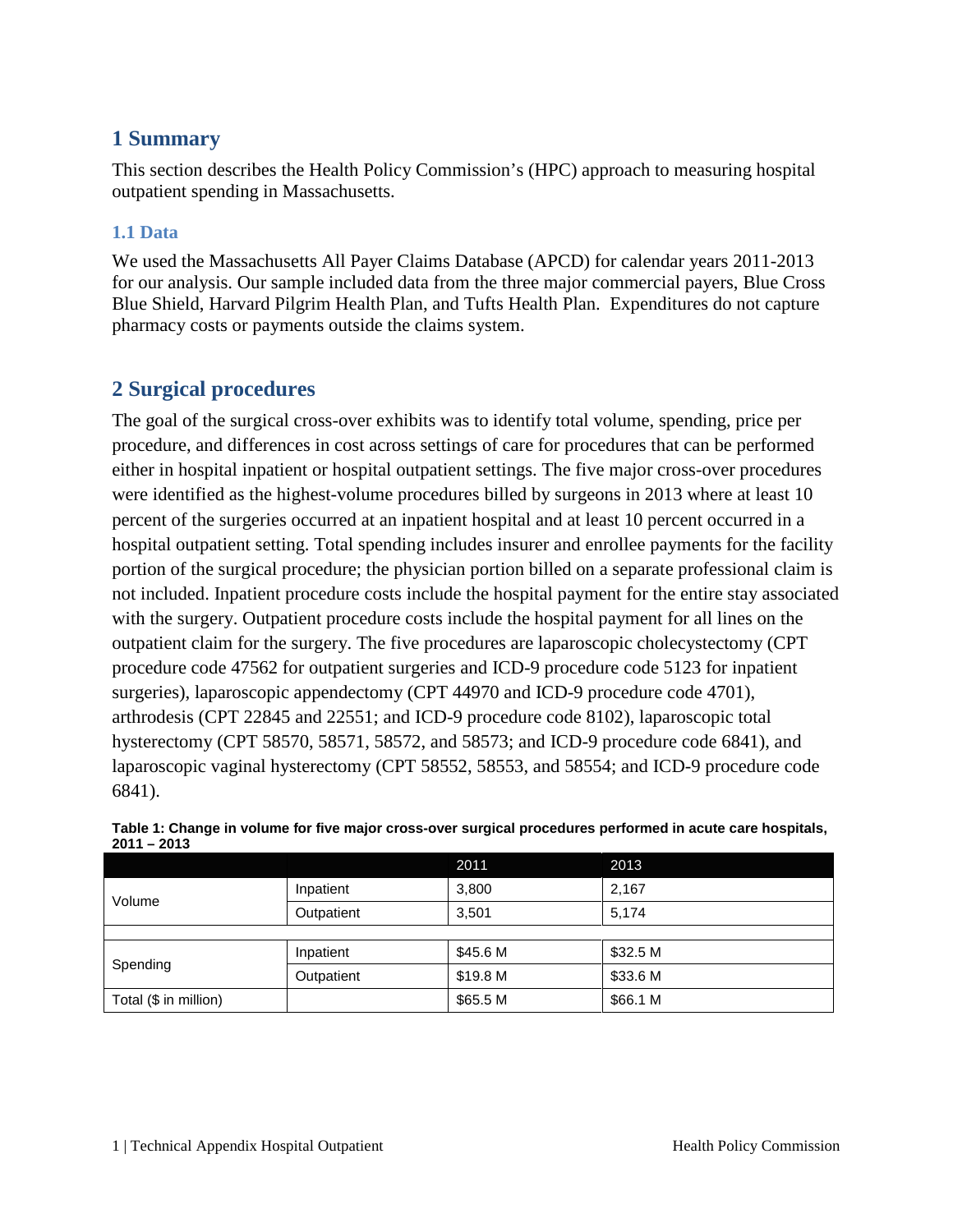# <span id="page-3-0"></span>**3 Spending per procedure between hospital outpatient and non-hospital settings**

The goal of these exhibits was to identify total spending on common outpatient services and service categories according to the setting in which the services were performed. To calculate this metric, we linked professional and outpatient facility claim lines for services provided to the same patient, on the same day, with the same procedure code. Spending was calculated as the sum of the facility and professional portions of the covered medical service, on all claim lines for the same patient on the same date with the same CPT procedure code. Procedure codes were mapped to service categories as shown below.

| Table 2: Procedure Codes for Categories in Point-of-Service Exhibits |
|----------------------------------------------------------------------|
|----------------------------------------------------------------------|

| Category         | <b>HCPCS procedure codes</b>                  |
|------------------|-----------------------------------------------|
| Imaging          | 70010-79999: R0070-R0076                      |
| Diagnostic tests | 44360-44397, 45300-45392, 91110, 91111, 43239 |
| Lab              | 80047-89398; P2028-P9615                      |
| Chemotherapy     | 96401-96425                                   |
| Office E&M visit | 99211-99215                                   |

Services were assigned to a setting of care—either hospital outpatient department (HOPD), community, or other—based on the file type, site of service, and procedure code modifiers present on each claim line. The following claims were assigned to the HOPD category:

- If one or both claim lines were submitted on a facility claim by an outpatient hospital
- If one or both claim lines were submitted on a professional claim with a site of service equal to '22' (hospital outpatient) or '23' (emergency room)

The remaining procedures were assigned to the community category if they met any of the following criteria:

- One or both claim lines were submitted on a facility claim by a freestanding outpatient facility
- One or both claim lines were submitted on a professional claim with the procedure modifier 'SG' (ambulatory surgical center)
- One or both claim lines were submitted on a professional claim with the site of service equal to '11' (office), '20' (urgent care), '17' (walk-in retail clinic), '24' (ambulatory surgical center), '49' (independent clinic), '50' (FQHC), '71' (public health clinic), '72' (rural health clinic), or '81' (independent lab).

Procedures that did not meet any of the criteria above were categorized as "all other and unknown settings." The all other and unknown setting category accounted for 2 percent of chemotherapy procedures, 4 percent of diagnostic and laboratory tests, 7 percent of evaluation and management (E&M) visits, and 9 percent of imaging claims. This category includes all professional claims for services delivered to hospital inpatients and residents of nursing facilities or other residential care facilities.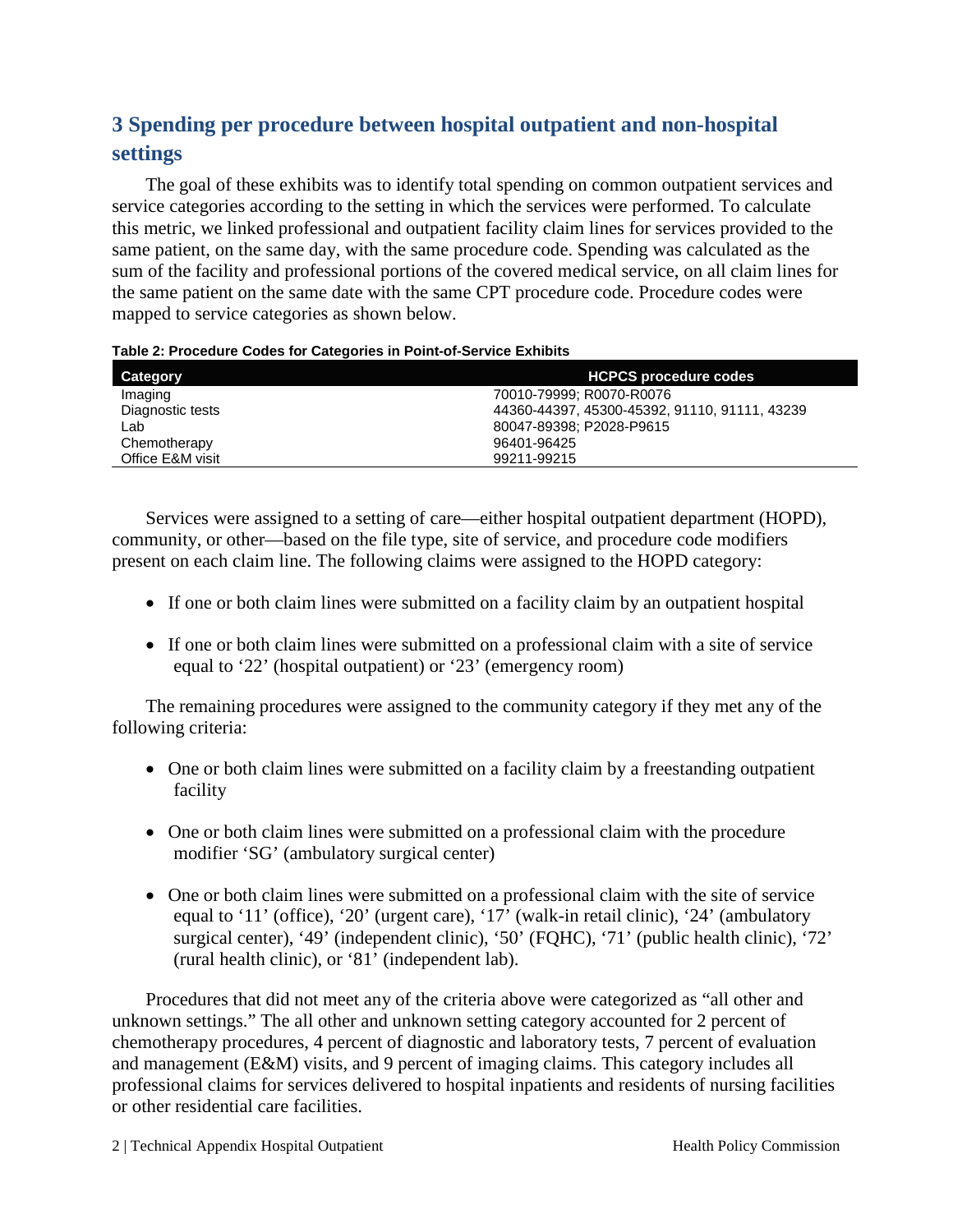| Procedures per 1,000 member<br>months    |                            | 2011  | 2013  | Percent Change |
|------------------------------------------|----------------------------|-------|-------|----------------|
|                                          | <b>Hospital Outpatient</b> | 3.3   | 3.6   | 9.9%           |
| Chemotherapy                             | Non-hospital               | 1.1   | 1.0   | $-9.0\%$       |
|                                          |                            |       |       |                |
| Evaluation & Management<br><b>Visits</b> | <b>Hospital Outpatient</b> | 37.8  | 40.1  | 5.9%           |
|                                          | Non-hospital               | 180.3 | 164.9 | $-8.6\%$       |

## **Table 3: Changes in site of care for chemotherapy administration and E&M visits, 2011 – 2013**

#### **Table 4: Comparison of spending per procedure between hospital outpatient and non-hospital settings, 2013**

|                                        | Imaging         |                    | <b>Diagnostic Tests</b>      |  |  |
|----------------------------------------|-----------------|--------------------|------------------------------|--|--|
|                                        | <b>Knee MRI</b> | <b>Colonoscopy</b> | <b>Upper GI</b><br>endoscopy |  |  |
| <b>CPT Code</b>                        | 73721           | 45378              | 43239                        |  |  |
| Distribution of spending per procedure |                 |                    |                              |  |  |
| Mean                                   |                 |                    |                              |  |  |
| Hospital outpatient                    | \$862           | \$1,489            | \$1,417                      |  |  |
| Non-hospital                           | \$652           | \$923              | \$908                        |  |  |
| Ratio                                  | 1.32            | 1.61               | 1.56                         |  |  |
| 10 <sup>th</sup> percentile            |                 |                    |                              |  |  |
| Hospital outpatient                    | \$566           | \$443              | \$695                        |  |  |
| Non-hospital                           | \$373           | \$519              | \$444                        |  |  |
| Ratio                                  | 1.52            | 0.85               | 1.56                         |  |  |
| 25th percentile                        |                 |                    |                              |  |  |
| Hospital outpatient                    | \$632           | \$1,106            | \$921                        |  |  |
| Non-hospital                           | \$534           | \$696              | \$620                        |  |  |
| Ratio                                  | 1.18            | 1.59               | 1.49                         |  |  |
| <b>Median</b>                          |                 |                    |                              |  |  |
| Hospital outpatient                    | \$782           | \$1,470            | \$1,421                      |  |  |
| Non-hospital                           | \$613           | \$945              | \$930                        |  |  |
| Ratio                                  | 1.27            | 1.55               | 1.53                         |  |  |
| 75 <sup>th</sup> percentile            |                 |                    |                              |  |  |
| Hospital outpatient                    | \$976           | \$1,832            | \$1,711                      |  |  |
| Non-hospital                           | \$734           | \$1,233            | \$1,187                      |  |  |
| Ratio                                  | 1.33            | 1.49               | 1.44                         |  |  |
| 90 <sup>th</sup> percentile            |                 |                    |                              |  |  |
| Hospital outpatient                    | \$1,341         | \$2,363            | \$2,317                      |  |  |
| Non-hospital                           | \$829           | \$1,359            | \$1,290                      |  |  |
| Ratio                                  | 1.62            | 1.74               | 1.80                         |  |  |

# <span id="page-4-0"></span>**4 Common Lab Tests**

#### <span id="page-4-1"></span>**4.1 Data**

We used the Massachusetts All Payer Claims Database (APCD) for calendar years 2012 for our analysis. Our sample included data from the three major commercial payers, Blue Cross Blue Shield, Harvard Pilgrim Health Plan, and Tufts Health Plan. Expenditures do not capture pharmacy costs or payments outside the claims system.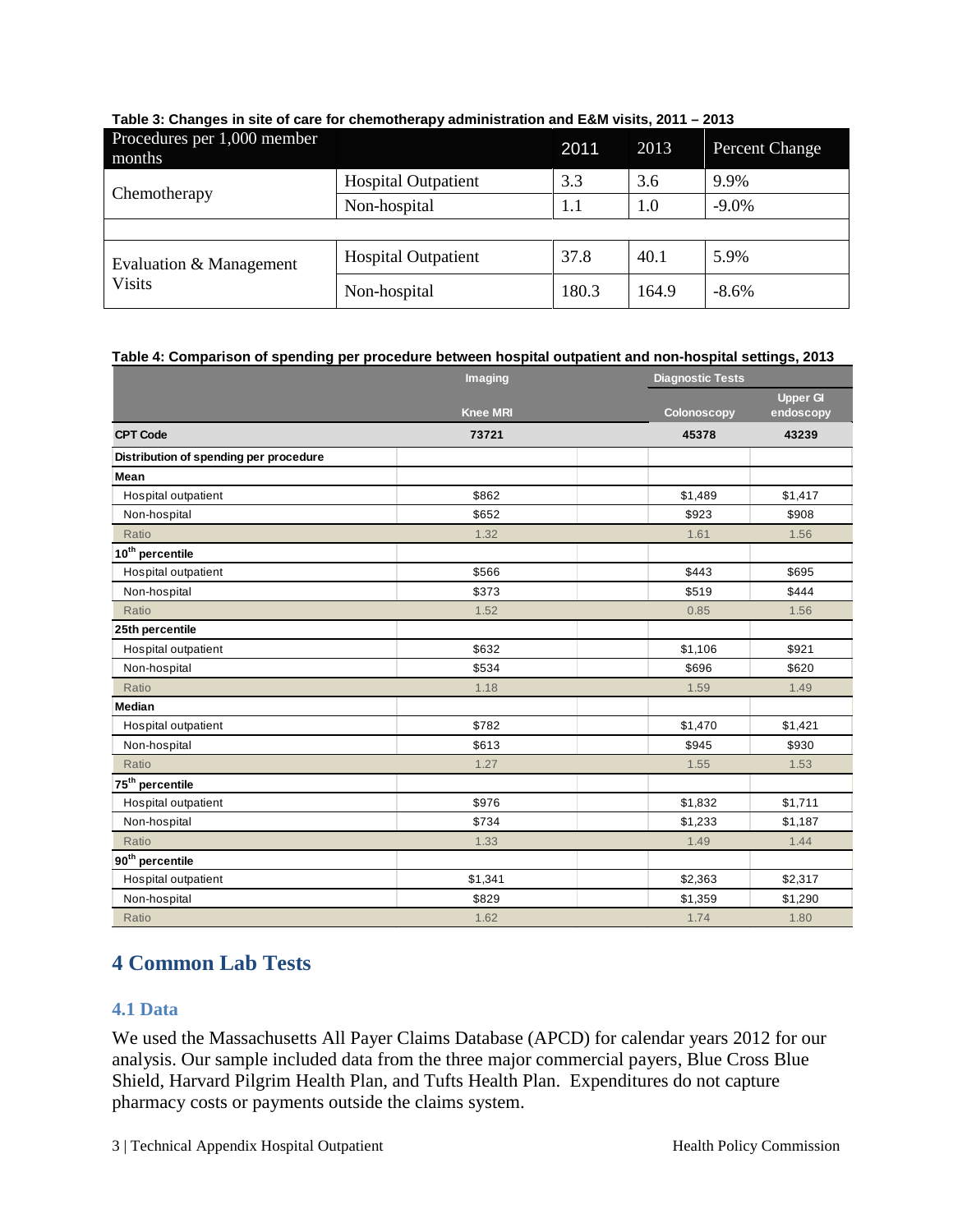#### <span id="page-5-0"></span>**4.2 Analysis**

We looked at outpatient laboratory tests for the following CPT procedure codes, based on a study exam[i](#page-5-1)ning variation in hospital charges for ten common laboratory tests in California hospitals<sup>i</sup>.

| Test                                   | <b>Test Code</b> |
|----------------------------------------|------------------|
| <b>Basic Metabolic Panel</b>           | 80048            |
| Comprehensive Metabolic Panel          | 80053            |
| Lipid Panel                            | 80061            |
| <b>Creatine Kinase Total</b>           | 82550            |
| <b>Thyroid Stimulating Hormone</b>     | 84443            |
| Quantitative Troponin Test             | 84484            |
| Thromboplastin Time                    | 85730            |
| <b>CBC with Differential WBC Count</b> | 85025            |
| Complete Blood Count (CBC)             | 85027            |
| Prothrombin Time                       | 85610            |

We excluded all claim lines that did not include an allowed amount. All claims that did not belong to a hospital outpatient department were grouped into the following physician systems using the SK&A database:

| <b>Atrius Health</b>                | Physician Office |
|-------------------------------------|------------------|
| <b>Baystate Health System</b>       | Physician Office |
| Berkshire Health System             | Physician Office |
| <b>Boston University School Med</b> | Physician Office |
| Cape Cod Healthcare                 | Physician Office |
| Care Group Healthcare System        | Physician Office |
| Lahey Health System                 | Physician Office |
| Partners Healthcare System          | Physician Office |
| Signature Healthcare                | Physician Office |
| Southcoast Health System            | Physician Office |
| <b>Steward Health Care System</b>   | Physician Office |
| <b>Tenet Healthcare Corporation</b> | Physician Office |
| <b>UMass Memorial Health Care</b>   | Physician Office |
| Other                               | Physician Office |

The "Other" Category represents claims that could be considered "missing data" or data that has a National Provider Identification, but cannot be grouped into a recognizable physician system or a hospital outpatient department, such as a physician in an independent practice. In the

<span id="page-5-1"></span><sup>&</sup>lt;sup>i</sup> Hsia RY, Anti YA, Nath JP. Variation in charges for 10 common blood tests in California hospitals: a crosssectional analysis. BMJ Open 2014; 4(8).  $\overline{a}$